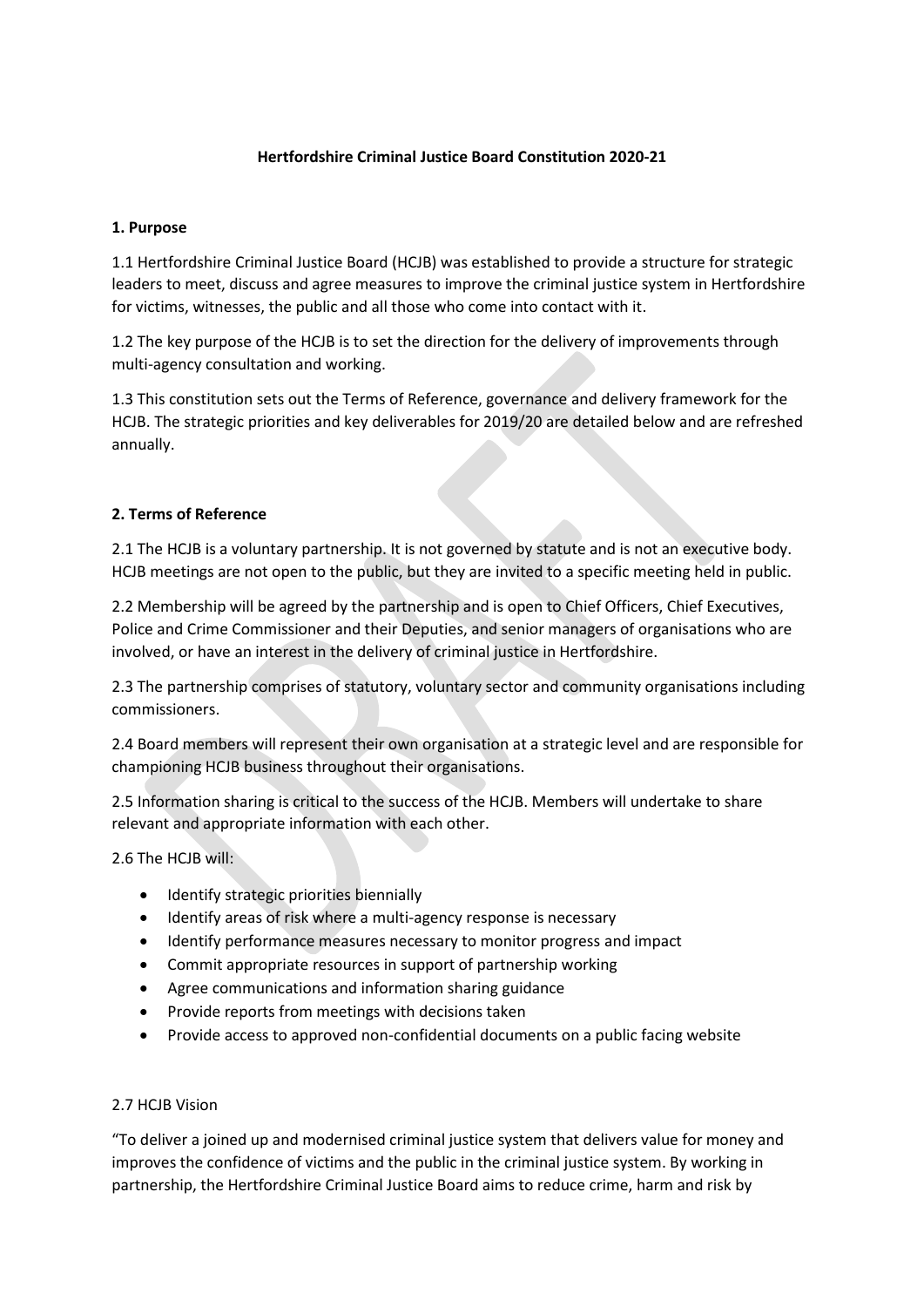increasing the efficiency and effectiveness of the criminal justice system using the best available evidence".

#### **3. Governance**

3.1 Operating standards will be in keeping with Local Government Rules and the Nolan Principles of Standards in Public Life.

3.2 The HCJB will maintain a risks and issues log and this will be made available to all members twice a year.

3.3. The Programme and Performance Monitoring Group (PPMG) will monitor progress achieved in the Delivery Plan. Each strategic priority will be supported by Delivery subgroups and have a Chair (Thematic Lead).

3.4 The Thematic Lead will be responsible for delivery of their section of the delivery plan and this will be monitored twice a year at the PPMG and annually at the HCJB.

3.5 A RAG (Red, Amber and Green) status will be used to monitor progress of activities. Areas of concern from the activity plans and risk register will be brought to the attention of the partnership on an exception basis.

3.6 The HCJB will identify performance measures to monitor progress of delivery. These measures will be used by the Delivery subgroups.

3.7 A high level performance dashboard will be made available at the PPMG and Board meetings.

3.8 Minutes with summary performance notes and key consultation papers will be made available on the PCC website (via the HCJB webpages)

3.9 Decisions will be recorded in the minutes which will be produced within 10 working days of meetings. The HCJB will seek to resolve differenced constructively and reach a consensus on decisions.

3.10 HCJB will operate an understanding of mutual accountability where each member and each organisation hold equal status. The ethos of multi-agency cooperation is preserved in an environment of trust and openness. Overall accountability will be to the public.

#### **4. Membership and Chair**

4.1 The following organisations are members of the HCJB:

- Police and Crime Commissioner for Hertfordshire (Chair)
- Chief Constable of Hertfordshire Constabulary
- Chief Supt Criminal Justice & Custody of Hertfordshire Constabulary
- Chief Crown Prosecutor, Crown Prosecution Service (CPS)
- Head of Hertfordshire Local Delivery Unit, National Probation Service (NPS)
- Director of BeNCH Community Rehabilitation Company (CRC)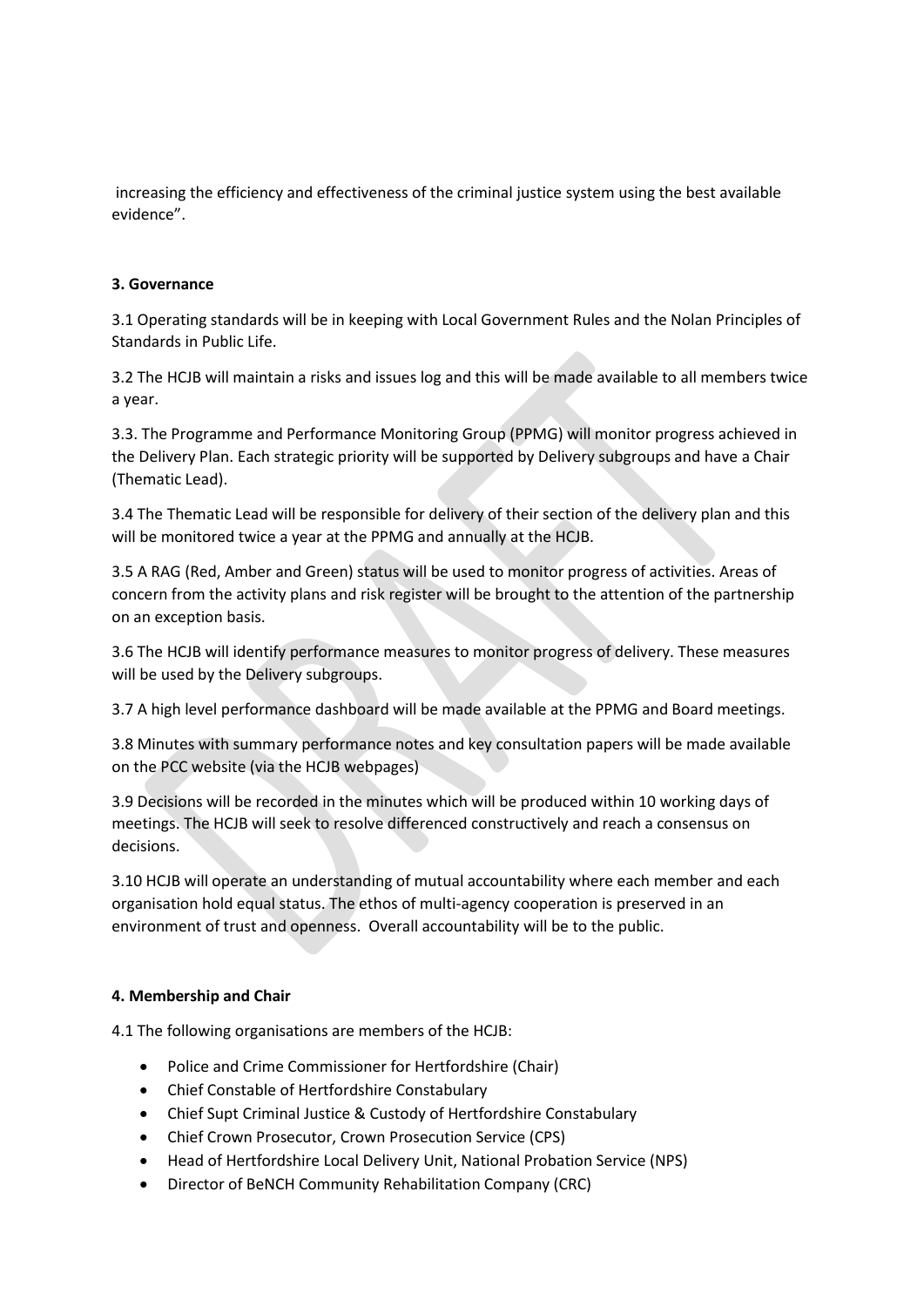- Governor of HMP The Mount Prison
- Cluster Manager, Her Majesty's Courts and Tribunals Service (HMCTS)
- Chief Executive, representing District Councils
- Area Manager, Citizens Advice (Witness Service)
- Contract Manager, Legal Aid Agency
- Director of Operations, Clinical Commissioning Group
- Health and Justice Commissioning Manager, NHS England
- Head of Service, Youth Offending Service
- Director of Children's Services, Hertfordshire County Council
- Defence Solicitor
- Chair of Community Liaison Group, Lay person

4.2 Membership will be considered by the HCJB and decisions taken to add or remove members will be taken in an open forum.

4.3 There will be no maximum time limit for membership.

4.4 In line with the Local Operating Framework, the PCC will continue to Chair and convene the HCJB

4.5 The Chair will be responsible for developing effective relationships with key national, regional and local stakeholders, ensuring effective governance, performance and financial arrangements.

4.6 A Deputy Chair will be appointed for a period of two years. The Deputy Chair will lead meetings on those occasions when the Chair is unable to.

4.7 Each member organisation will have voting rights in respect of appointing the Deputy Chairperson and for agreeing new organisations to join the partnership or, where necessary, to leave the partnership.

4.8 Voting on any matter will be on a simple majority basis with the Chair having the casting vote. It will work on the principle of one organisation = one vote.

#### **5. Delivery Structure**

5.1 The HCJB will identify its priorities on an annual basis at their Strategic Planning Day and will prepare an Annual Delivery Plan based around those priorities. In line with the Police Reform and Social Responsibility Act, the priorities take account of the Police and Crime Commissioner's Police and Crime Plan, agencies organisational priorities and new legislative requirements.

5.2 Activities with clear outcomes will be identifies in support of each priority and grouped together under respective thematic headings.

5.3 The delivery subgroups will meet 4 times a year. New business agreed by the Board or proposed by Delivery Groups will be added to the activity plans. Specific themes may also be progressed by task and finish groups and will report directly into the subgroup.

5.4 A structure diagram showing the governance and reporting framework of the HCJB is outlined in the Appendix.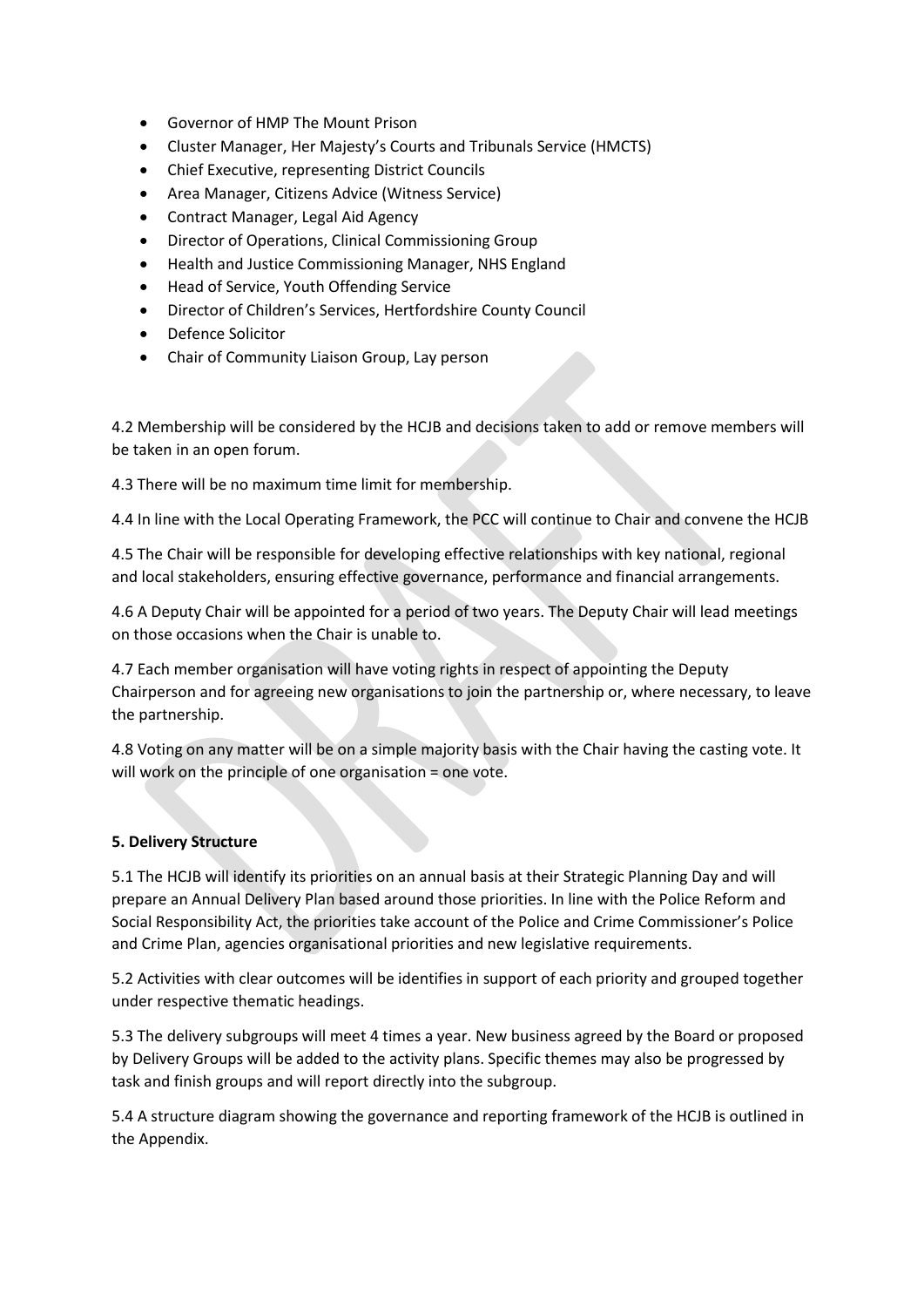5.5 A Communications Strategy will be agreed that identifies the progress for agreed joint statements to the media which will be separate from individual organisational statements.

## **6. The Priorities of the HCJB for 2020**

6.1 The priority areas set out below reflect the key areas for improvement across the criminal justice system locally.

The priority areas are as follows:

**Priority 1:** Reducing Crime: To reduce crime, harm and risk by removing adult and youth offenders from the criminal justice system and increasing diversion from it, through schemes including the Perpetrator Programme and the Choices and Consequences (C2) Programme.

## **Delivered through the Integrated Offender Management Board (IOM)**

**Priority 2:** Criminal Justice System Efficiency: Delivery of Justice: To deliver improvements in performance throughout the end-to-end criminal justice system, particularly with regard to increasing the speed of effective justice by reducing the time taken between the offence and charge and improving the percentage of effective trials.

# **Delivered through the Programme and Performance Management Group (PPMG)**

- Have operational oversight of the programme of work of the two Local Criminal Justice Boards (Hertfordshire and Bedfordshire) to ensure timely delivery of work.
- To manage the flow of information from the thematic sub-groups to the LCJB's and identify issues for discussion and agreement.
- To assist in the problem solving of issues raised by the thematic sub-groups and provide direction and guidance
- To review the criminal justice performance data relating to Hertfordshire and Bedfordshire and identify actions for improvement and tasking.
- To produce an end-of-year and a mid-year report for the Hertfordshire Criminal Justice Board and the Bedfordshire Criminal Justice Board.

**Priority 3:** Supporting Victims and Witnesses: To oversee and manage compliance of victim and witness processes to ensure that the quality of customer service given is compliant with the Victims' Code of Practice (VCOP) and the Witness Charter, and use relevant information to support the PCC in commissioning appropriate future services for victims in Hertfordshire.

### **Delivered through the Victims and Witnesses Subgroup**

• To understand the reasons for DA victim attrition and consider options to better support victims through the CJS (currently on hold while awaiting the publication of the DA Law as this will most likely mandate the recommendations the group have made)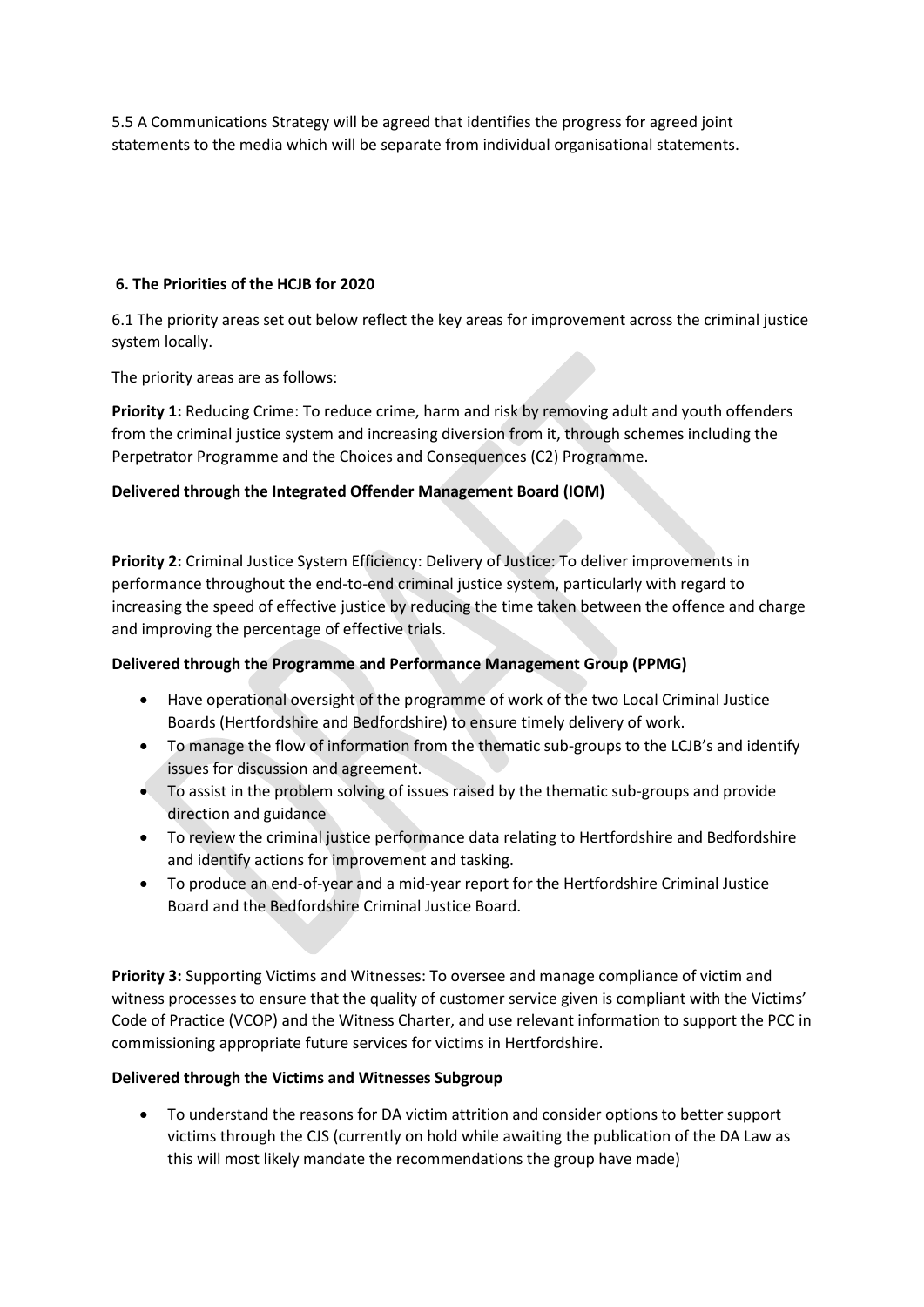- To demonstrate how well CJ agencies apply the Code of Practice for Victims; ensuring compliance and achieving benchmark KPI
- To review Victim and Witness satisfaction of the Criminal Justice System and compare against national and regional benchmarking.

**Priority 4:** Innovation and Digital CJS Efficiency: To identify and create efficiencies across the criminal justice system, including the delivery of digital working by all agencies and working with as little paper as possible.

## **Delivered through the Digital and Innovation in the Criminal Justice System subgroup**

- To identify and create efficiencies across the criminal justice system, including the delivery of digital working by all agencies, working with as little paper as possible
- To optimise online and video capabilities across relevant CJ agencies
- Maximise opportunities for victims and witnesses to give their evidence remotely
- To pilot a text message service to reduce the number of dependents failing to appear for their first hearing
- Ensure that digital mark-up software enables significant business change by introducing in court, real-time results
- Use opportunities to be innovative and apply for funding to build analysis and support change

**Priority 5**: Early intervention: To divert people away from the criminal justice system those most at risk of entering it, and those first time entrants via early intervention, diversion strategies and services.

### **Delivered through the Early Intervention & Prevention Subgroup**

- To make sure there is relevant and effective provision, where possible and appropriate, to divert away from the criminal justice system those most at risk of entering it for the first time via early intervention, diversion, and prevention strategies and services.
- To make sure there is relevant and effective provision to minimise the prospect of first time entrants to the criminal justice system re-entering, via structured pathways, effective strategies and services.
- To improve the health and wellbeing outcomes (and gap) for people who come into contact with the criminal justice system
- To minimise the use of police custody for under 18's.
- To support the recommendations of the new legislation emanating from the Charlie Taylor Review of the Youth Justice System and review how this impacts the Hertfordshire Criminal Justice Board.

**Priority 6:** Rehabilitation of Offenders in the Community: To ensure effective rehabilitation of offenders in custody and Through the Gate into the community through clear pathways of support